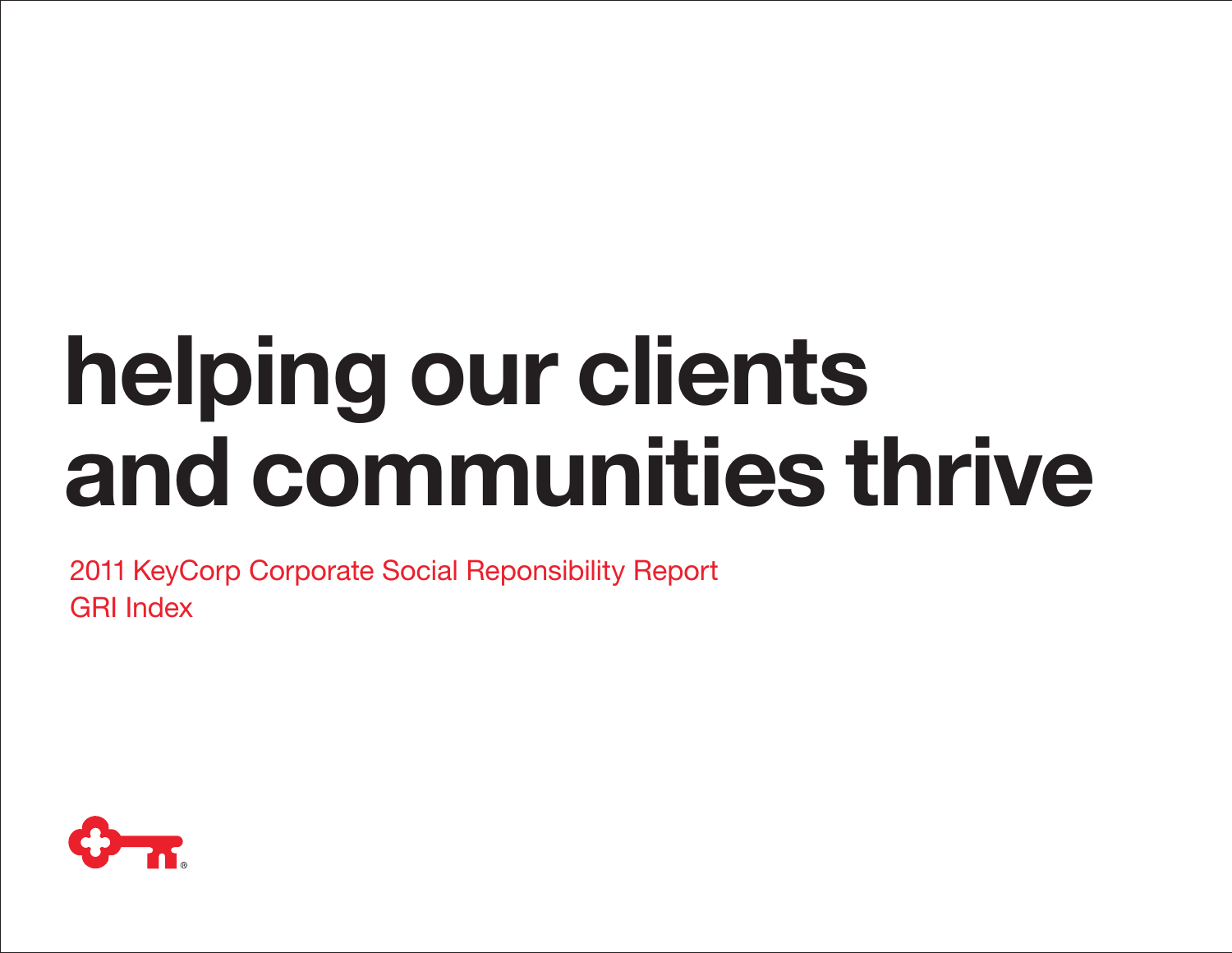KeyCorp 2011 Corporate Social Responsibility Report <<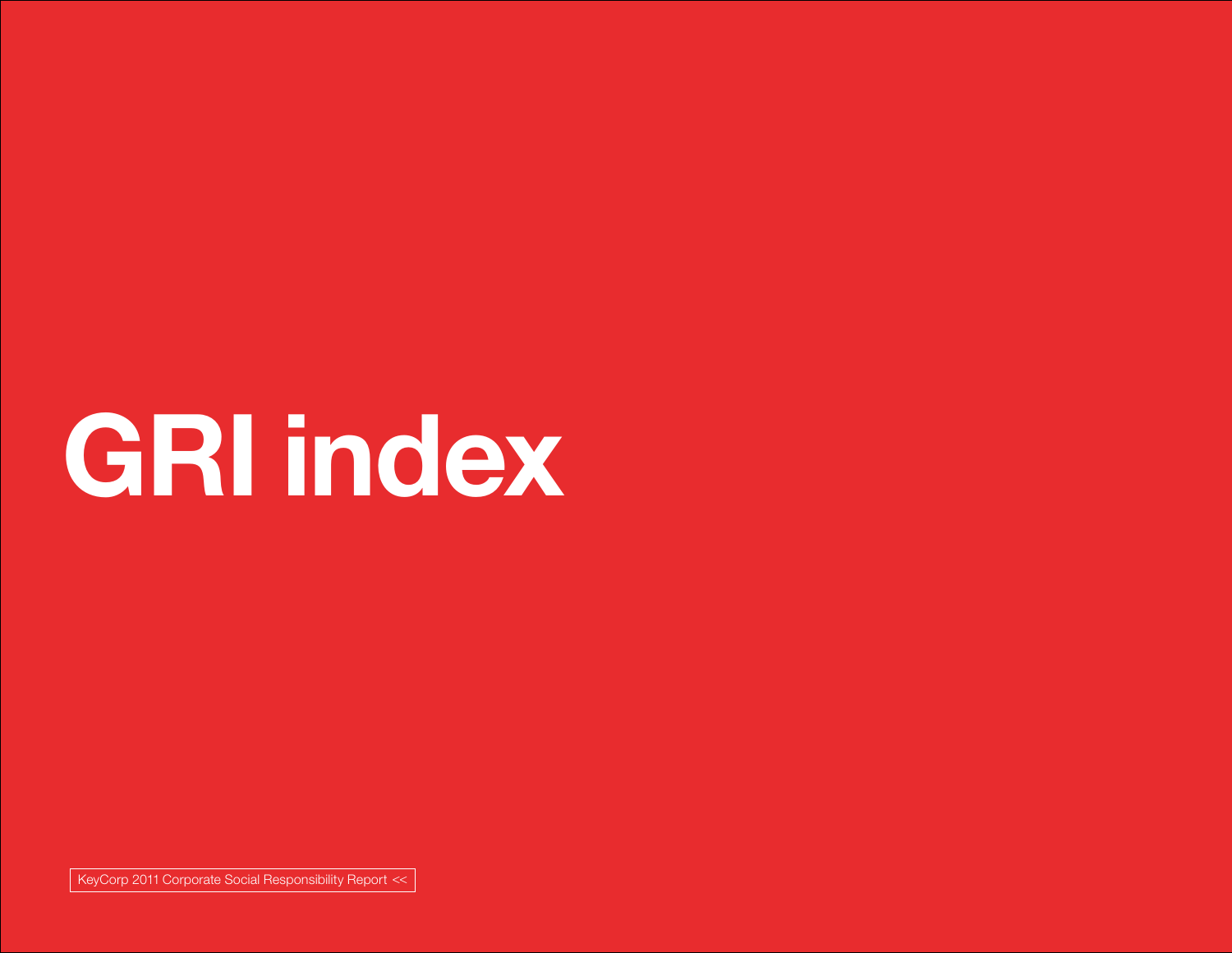#### Standard disclosures part 1: **Profile disclosures** and **Fully limit of Partially limit in Partially limit of Partially limit of Partially limit of Notional Control of Partially limit of Notional Control of Partially limit**

| Profile<br><b>Disclosure</b> | <b>Description</b>                                                                                                                                                                                            | Reported | Location in report                                                                                                                           |
|------------------------------|---------------------------------------------------------------------------------------------------------------------------------------------------------------------------------------------------------------|----------|----------------------------------------------------------------------------------------------------------------------------------------------|
| Strategy and analysis        |                                                                                                                                                                                                               |          |                                                                                                                                              |
| 1.1                          | Statement from the most senior<br>decision-maker of the organization.                                                                                                                                         |          | Page 4                                                                                                                                       |
| Organizational profile       |                                                                                                                                                                                                               |          |                                                                                                                                              |
| 2.1                          | Name of the organization.                                                                                                                                                                                     |          | KeyCorp                                                                                                                                      |
| 2.2                          | Primary brands, products,<br>and/or services.                                                                                                                                                                 |          | Page 11                                                                                                                                      |
| 2.3                          | Operational structure of the<br>organization, including main divisions,<br>operating companies, subsidiaries,<br>and joint ventures.                                                                          |          | Page 11                                                                                                                                      |
| 2.4                          | Location of organization's<br>headquarters.                                                                                                                                                                   |          | Page 11                                                                                                                                      |
| 2.5                          | Number of countries where the<br>organization operates, and names<br>of countries with either major<br>operations or that are specifically<br>relevant to the sustainability issues<br>covered in the report. |          | Page 11                                                                                                                                      |
| 2.6                          | Nature of ownership and legal form.                                                                                                                                                                           |          | KeyCorp was organized in 1958 under<br>the laws of the state of Ohio. It is publicly<br>traded company, headquartered in<br>Cleveland, Ohio. |
| 2.7                          | Markets served (including geographic<br>breakdown, sectors served, and<br>types of customers/beneficiaries).                                                                                                  |          | Page 8, 11                                                                                                                                   |
| 2.8                          | Scale of the reporting organization.                                                                                                                                                                          |          | Page 6, 7, 8, 29                                                                                                                             |
| 2.9                          | Significant changes during the<br>reporting period regarding size,<br>structure, or ownership.                                                                                                                |          | There were no material changes to<br>size, structure or ownership during the<br>reporting period.                                            |
| 2.10                         | Awards received in the<br>reporting period.                                                                                                                                                                   |          | Page 17, 25, 37                                                                                                                              |

| Profile<br><b>Disclosure</b> | <b>Description</b>                                                                                                                                                                                                                                        | Reported | Location in report                                                                                                                                         |
|------------------------------|-----------------------------------------------------------------------------------------------------------------------------------------------------------------------------------------------------------------------------------------------------------|----------|------------------------------------------------------------------------------------------------------------------------------------------------------------|
| Report parameters            |                                                                                                                                                                                                                                                           |          |                                                                                                                                                            |
| 3.1                          | Reporting period<br>(e.g., fiscal/calendar year)<br>for information provided.                                                                                                                                                                             |          | Page 59                                                                                                                                                    |
| 3.2                          | Date of most recent previous<br>report (if any).                                                                                                                                                                                                          |          | Page 59                                                                                                                                                    |
| 3.3                          | Reporting cycle (annual,<br>biennial, etc.)                                                                                                                                                                                                               |          | Page 59                                                                                                                                                    |
| 3.4                          | Contact point for questions regarding<br>the report or its contents.                                                                                                                                                                                      |          | Page 59                                                                                                                                                    |
| 3.5                          | Process for defining report content.                                                                                                                                                                                                                      |          | Page 59                                                                                                                                                    |
| 3.6                          | Boundary of the report (e.g.,<br>countries, divisions, subsidiaries,<br>leased facilities, joint ventures,<br>suppliers). See GRI Boundary<br>Protocol for further guidance.                                                                              |          | This report covers all KeyCorp owned<br>entities over which the organization<br>exercises control and that generate<br>significant sustainability impacts. |
| 3.7                          | State any specific limitations on the<br>scope or boundary of the report<br>(see completeness principle for<br>explanation of scope).                                                                                                                     |          | This report covers all KeyCorp owned<br>entities over which the organization<br>exercises control and that generate<br>significant sustainability impacts. |
| 3.8                          | Basis for reporting on joint ventures,<br>subsidiaries, leased facilities,<br>outsourced operations, and other<br>entities that can significantly affect<br>comparability from period to period<br>and/or between organizations.                          |          | This report covers all KeyCorp owned<br>entities over which the organization<br>exercises control and that generate<br>significant sustainability impacts. |
| 3.10                         | Explanation of the effect of any re-<br>statements of information provided<br>in earlier reports, and the reasons<br>for such re-statement (e.g., mergers/<br>acquisitions, change of base<br>years/periods, nature of business,<br>measurement methods). |          | Page 59                                                                                                                                                    |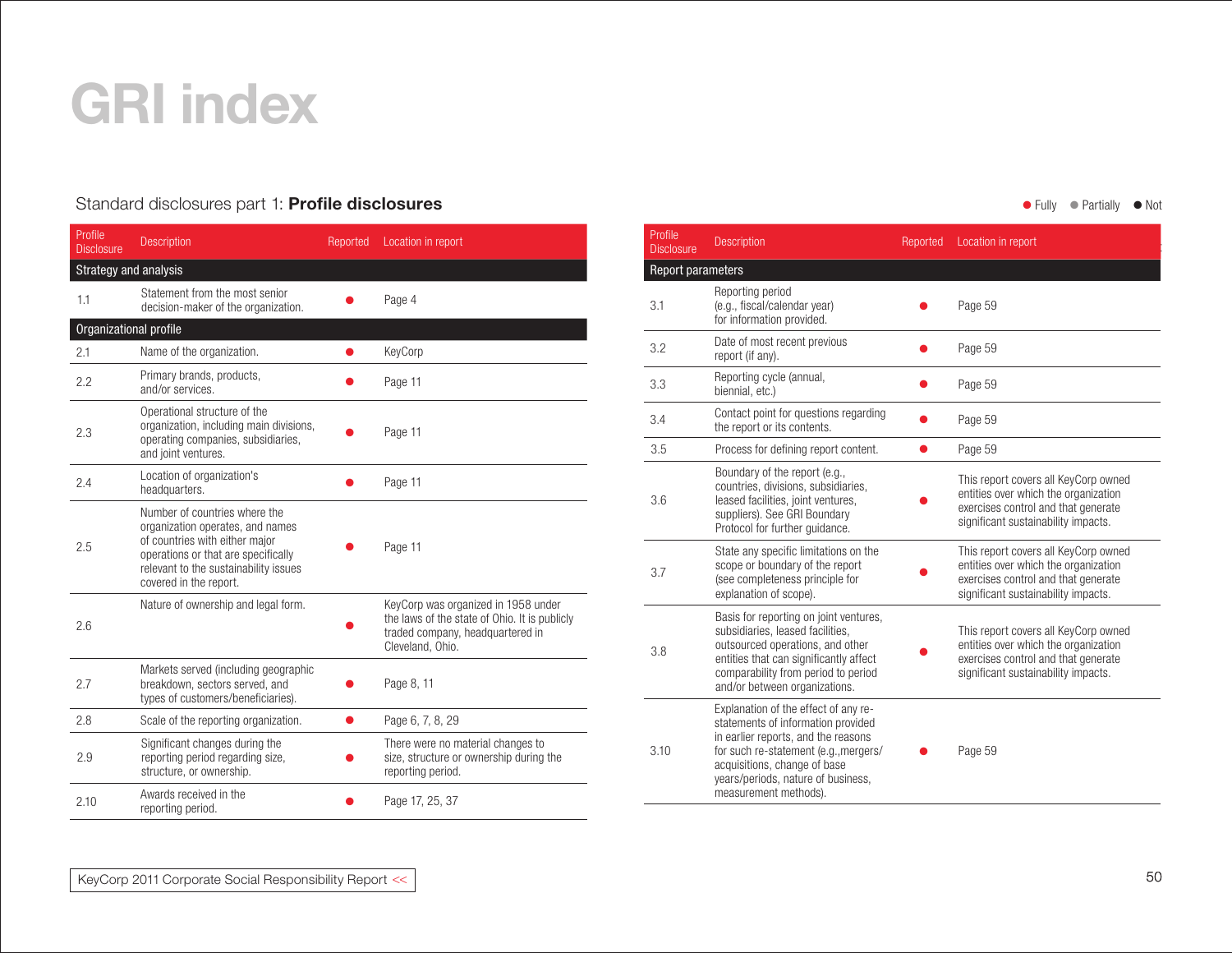#### Standard disclosures part 1: Profile disclosures

| Profile<br><b>Disclosure</b> | <b>Description</b>                                                                                                                                                                                    | Reported | Location in report                                                                                    |
|------------------------------|-------------------------------------------------------------------------------------------------------------------------------------------------------------------------------------------------------|----------|-------------------------------------------------------------------------------------------------------|
|                              | Report parameters (continued)                                                                                                                                                                         |          |                                                                                                       |
| 3.11                         | Significant changes from previous<br>reporting periods in the scope,<br>boundary, or measurement methods<br>applied in the report.                                                                    |          | Page 59                                                                                               |
| 3.12                         | Table identifying the location of the<br>Standard Disclosures in the report.                                                                                                                          |          | Pages 50-57                                                                                           |
|                              | Governance, commitments, and engagement                                                                                                                                                               |          |                                                                                                       |
| 4.1                          | Governance structure of the<br>organization, including committees<br>under the highest governance<br>body responsible for specific<br>tasks, such as setting strategy<br>or organizational oversight. |          | Page 7                                                                                                |
| 4.2                          | Indicate whether the Chair of the<br>highest governance body is also an<br>executive officer.                                                                                                         |          | Beth E. Mooney currently serves<br>as KeyCorp's Chairman of the Board<br>and Chief Executive Officer. |
| 4.3                          | For organizations that have a<br>unitary board structure, state the<br>number and gender of members<br>of the highest governance body<br>that are independent and/or non-<br>executive members.       |          | Page 7                                                                                                |
| 4.4                          | Mechanisms for shareholders<br>and employees to provide<br>recommendations or direction<br>to the highest governance body.                                                                            |          | Page 59                                                                                               |
| 4.14                         | List of stakeholder groups engaged<br>by the organization.                                                                                                                                            |          | Page 12, 23, 59                                                                                       |
| 4.15                         | Basis for identification and selection<br>of stakeholders with whom to engage.                                                                                                                        |          | Page 59                                                                                               |

#### Standard disclosures part 3: **Performance indicators and Cally Constant Constant Constant Constant Constant Constant Constant Constant Constant Constant Constant Constant Constant Constant Constant Constant Constant Constant Constant Constant Consta**

| Profile<br><b>Disclosure</b> | <b>Description</b>                                                                                                                                                                                                                              | Reported | Location in report |
|------------------------------|-------------------------------------------------------------------------------------------------------------------------------------------------------------------------------------------------------------------------------------------------|----------|--------------------|
| Economic                     |                                                                                                                                                                                                                                                 |          |                    |
| Economic performance         |                                                                                                                                                                                                                                                 |          |                    |
| EC <sub>1</sub>              | Direct economic value generated<br>and distributed, including revenues,<br>operating costs, employee<br>compensation, donations and other<br>community investments, retained<br>earnings, and payments to capital<br>providers and governments. |          |                    |
| EC <sub>2</sub>              | Financial implications and other<br>risks and opportunities for the<br>organization's activities due to<br>climate change.                                                                                                                      |          | Page 13, 22, 23    |
| EC <sub>3</sub>              | Coverage of the organization's<br>defined benefit plan obligations.                                                                                                                                                                             |          |                    |
| EC <sub>4</sub>              | Significant financial assistance<br>received from government.                                                                                                                                                                                   |          |                    |
| <b>Market presence</b>       |                                                                                                                                                                                                                                                 |          |                    |
| EC <sub>5</sub>              | Range of ratios of standard entry<br>level wage by gender compared to<br>local minimum wage at significant<br>locations of operation.                                                                                                           |          |                    |
| EC <sub>6</sub>              | Policy, practices, and proportion of<br>spending on locally-based suppliers<br>at significant locations of operation.                                                                                                                           |          |                    |
| EC <sub>7</sub>              | Procedures for local hiring and<br>proportion of senior management<br>hired from the local community at<br>significant locations of operation.                                                                                                  |          |                    |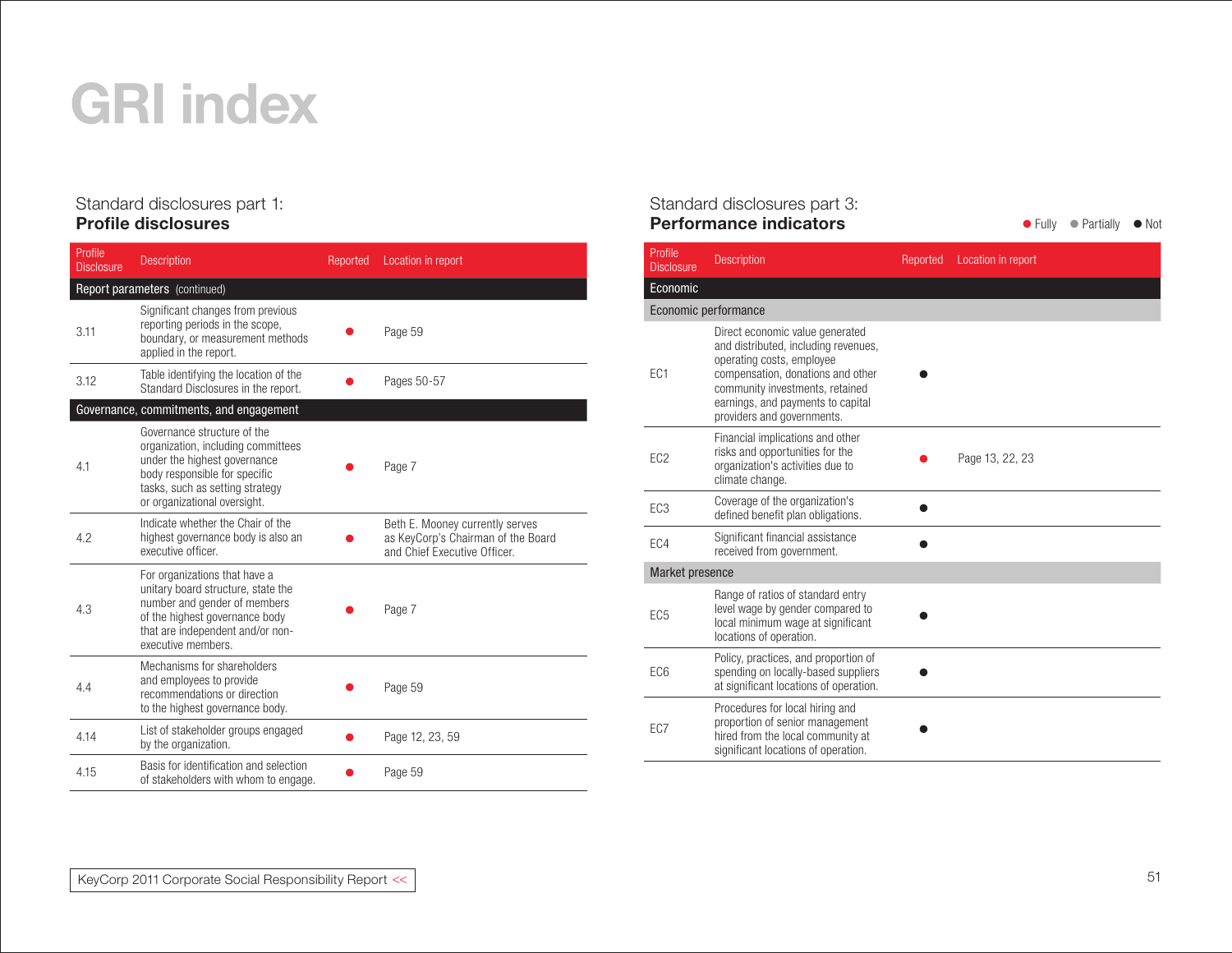#### Standard disclosures part 3: **Performance indicators and a standard Control Control of Fully Control Partially of Notice Article 1966**

| Profile<br><b>Disclosure</b> | <b>Description</b>                                                                                                                                                           | Reported | Location in report |
|------------------------------|------------------------------------------------------------------------------------------------------------------------------------------------------------------------------|----------|--------------------|
| Economic (continued)         |                                                                                                                                                                              |          |                    |
|                              | Indirect economic impacts                                                                                                                                                    |          |                    |
| EC <sub>8</sub>              | Development and impact of<br>infrastructure investments and<br>services provided primarily for public<br>benefit through commercial, in-kind,<br>or pro bono engagement.     |          |                    |
| EC <sub>9</sub>              | Understanding and describing<br>significant indirect economic impacts,<br>including the extent of impacts.                                                                   |          |                    |
| Environmental                |                                                                                                                                                                              |          |                    |
| <b>Materials</b>             |                                                                                                                                                                              |          |                    |
| EN <sub>1</sub>              | Materials used by weight or volume.                                                                                                                                          |          |                    |
| EN <sub>2</sub>              | Percentage of materials used that<br>are recycled input materials.                                                                                                           |          |                    |
| Energy                       |                                                                                                                                                                              |          |                    |
| EN <sub>3</sub>              | Direct energy consumption<br>by primary energy source.                                                                                                                       |          | Page 40            |
| EN4                          | Indirect energy consumption<br>by primary source.                                                                                                                            |          | Page 40            |
| EN <sub>5</sub>              | Energy saved due to conservation<br>and efficiency improvements.                                                                                                             |          |                    |
| EN <sub>6</sub>              | Initiatives to provide energy-efficient<br>or renewable energy based products<br>and services, and reductions in<br>energy requirements as a result<br>of these initiatives. |          | Page 37, 39        |
| EN7                          | Initiatives to reduce indirect<br>energy consumption and<br>reductions achieved.                                                                                             |          | Page 37, 39        |

Profile<br>Disclosure Description **Disclosure Description** Reported Location in report Water EN8 Total water withdrawal by source. <br>
Page 40 EN9 Water sources significantly affected water sources significantly arrected<br>by withdrawal of water. EN10 Percentage and total volume of water recycled and reused. Biodiversity EN11 Location and size of land owned, leased, managed in, or adjacent to, protected areas and areas of high biodiversity value outside protected areas.  $\bullet$ EN12 Description of significant impacts of activities, products, and services on biodiversity in protected areas and areas of high biodiversity value outside protected areas. l EN13 Habitats protected or restored. EN14 Strategies, current actions, and future plans for managing impacts on biodiversity.  $\bullet$ EN15 Number of IUCN Red List species and national conservation list species with habitats in areas affected by operations, by level of extinction risk.  $\bullet$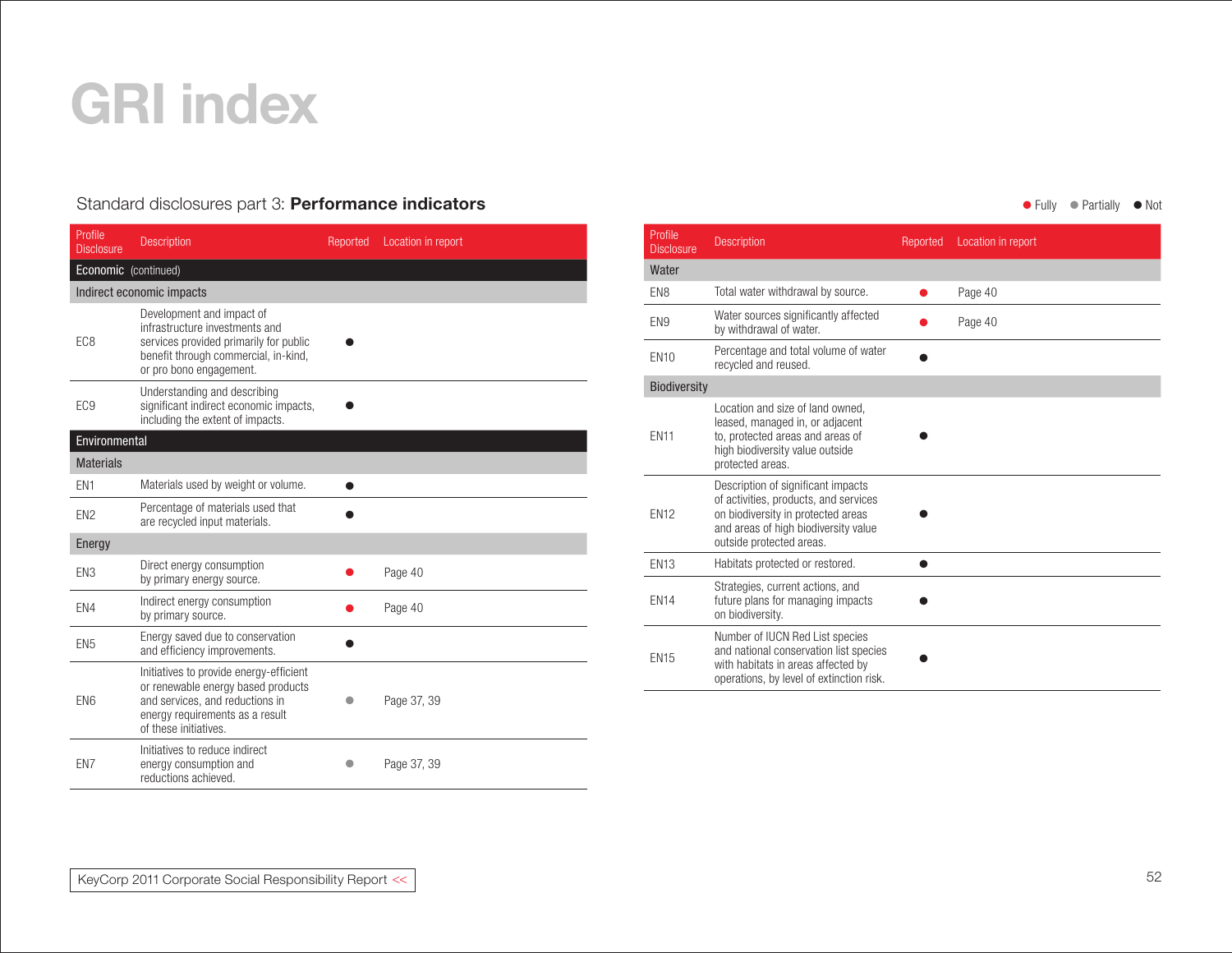#### Standard disclosures part 3: Performance indicators

| Profile<br><b>Disclosure</b> | <b>Description</b>                                                                                                                                                                                                           | Reported | Location in report |
|------------------------------|------------------------------------------------------------------------------------------------------------------------------------------------------------------------------------------------------------------------------|----------|--------------------|
|                              | Environmental (continued)                                                                                                                                                                                                    |          |                    |
|                              | Emissions, effluents and waste                                                                                                                                                                                               |          |                    |
| <b>EN16</b>                  | Total direct and indirect greenhouse<br>gas emissions by weight.                                                                                                                                                             |          | Page 39, 40        |
| <b>EN17</b>                  | Other relevant indirect greenhouse<br>gas emissions by weight.                                                                                                                                                               |          | Page 40            |
| <b>EN18</b>                  | Initiatives to reduce greenhouse gas<br>emissions and reductions achieved.                                                                                                                                                   |          | Page 37, 39        |
| <b>EN19</b>                  | Emissions of ozone-depleting<br>substances by weight.                                                                                                                                                                        |          |                    |
| <b>EN20</b>                  | NOx, SOx, and other significant air<br>emissions by type and weight.                                                                                                                                                         |          |                    |
| <b>EN21</b>                  | Total water discharge by quality and<br>destination.                                                                                                                                                                         |          |                    |
| <b>EN22</b>                  | Total weight of waste by type<br>and disposal method.                                                                                                                                                                        |          |                    |
| <b>EN23</b>                  | Total number and volume<br>of significant spills.                                                                                                                                                                            |          |                    |
| <b>EN24</b>                  | Weight of transported, imported,<br>exported, or treated waste deemed<br>hazardous under the terms of the<br>Basel Convention Annex I, II, III, and<br>VIII, and percentage of transported<br>waste shipped internationally. |          |                    |
| <b>EN25</b>                  | Identity, size, protected status, and<br>biodiversity value of water bodies and<br>related habitats significantly affected<br>by the reporting organization's<br>discharges of water and runoff.                             |          |                    |

 $\bullet$  Fully  $\bullet$  Partially  $\bullet$  Not

| Profile<br><b>Disclosure</b> | <b>Description</b>                                                                                                                                                                         | Reported | Location in report  |
|------------------------------|--------------------------------------------------------------------------------------------------------------------------------------------------------------------------------------------|----------|---------------------|
| Products and services        |                                                                                                                                                                                            |          |                     |
| <b>EN26</b>                  | Initiatives to mitigate environmental<br>impacts of products and services,<br>and extent of impact mitigation.                                                                             |          | Page 37, 39, 41, 42 |
| <b>EN27</b>                  | Percentage of products sold and<br>their packaging materials that are<br>reclaimed by category.                                                                                            |          |                     |
| Compliance                   |                                                                                                                                                                                            |          |                     |
| <b>EN28</b>                  | Monetary value of significant fines<br>and total number of non-monetary<br>sanctions for non-compliance with<br>environmental laws and regulations.                                        |          |                     |
| <b>Transport</b>             |                                                                                                                                                                                            |          |                     |
| <b>EN29</b>                  | Significant environmental impacts<br>of transporting products and other<br>goods and materials used for the<br>organization's operations, and<br>transporting members of<br>the workforce. |          |                     |
| <b>Overall</b>               |                                                                                                                                                                                            |          |                     |
| <b>EN30</b>                  | Total environmental protection<br>expenditures and investments<br>by type.                                                                                                                 |          | Page 18, 37, 39, 42 |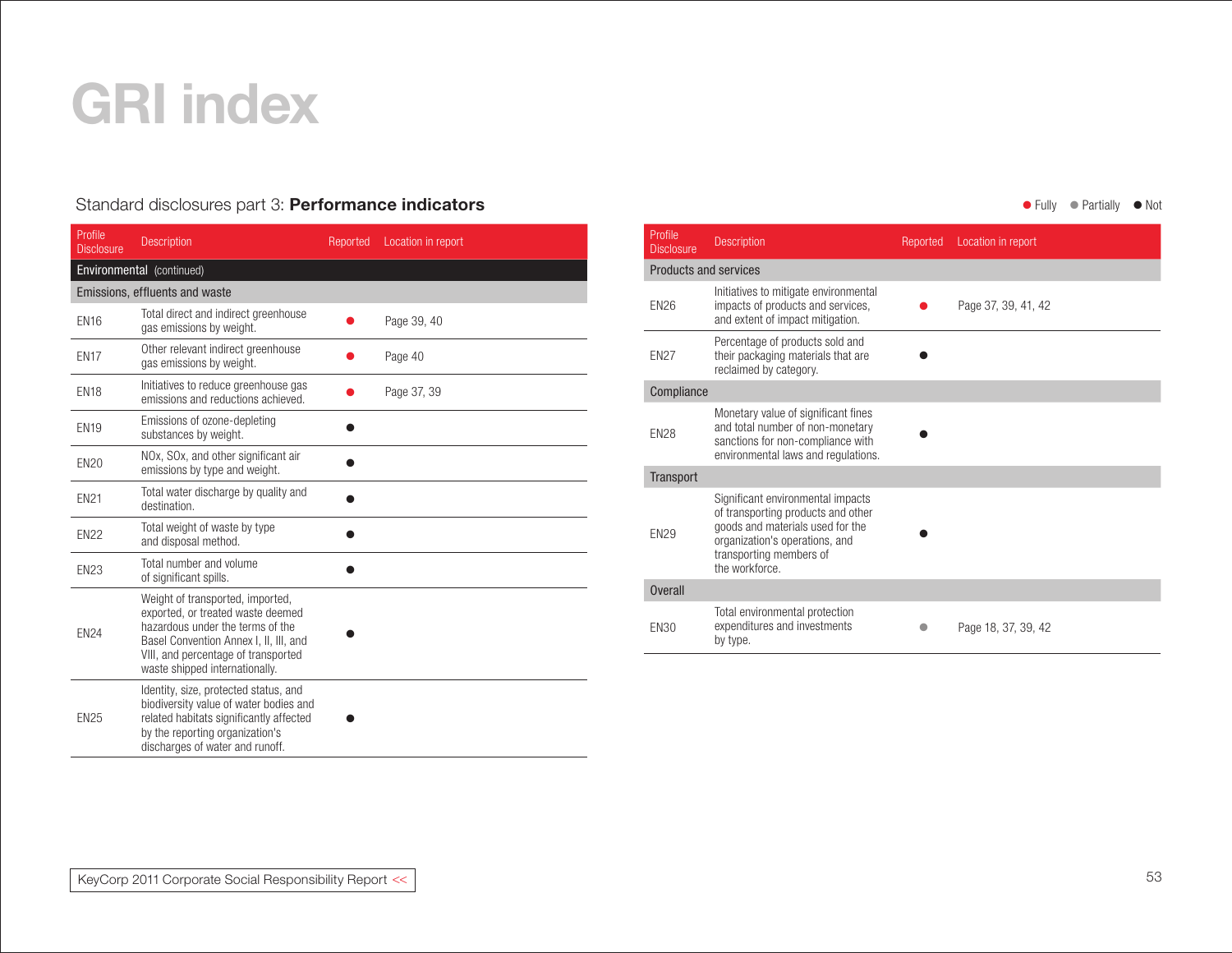#### Standard disclosures part 3: **Performance indicators** and **Equipment Containers** and **Containers** and **Containers** and **Containers** and **Containers** and **Containers** and **Containers** and **Containers** and **Containers** and

| Profile<br><b>Disclosure</b> | <b>Description</b>                                                                                                                       | Reported | Location in report |  |  |  |
|------------------------------|------------------------------------------------------------------------------------------------------------------------------------------|----------|--------------------|--|--|--|
|                              | Social: Labor Practices and Decent Work                                                                                                  |          |                    |  |  |  |
| Employment                   |                                                                                                                                          |          |                    |  |  |  |
| LA1                          | Total workforce by employment type,<br>employment contract, and region,<br>broken down by gender.                                        |          |                    |  |  |  |
| LA2                          | Total number and rate of new<br>employee hires and employee<br>turnover by age group, gender,<br>and region.                             |          |                    |  |  |  |
| LA <sub>3</sub>              | Benefits provided to full-time<br>employees that are not provided to<br>temporary or part-time employees,<br>by major operations.        |          |                    |  |  |  |
| LA15                         | Return to work and retention rates<br>after parental leave, by gender.                                                                   |          |                    |  |  |  |
|                              | Labor/management relations                                                                                                               |          |                    |  |  |  |
| LA4                          | Percentage of employees covered by<br>collective bargaining agreements.                                                                  |          |                    |  |  |  |
| LA5                          | Minimum notice period(s) regarding<br>significant operational changes,<br>including whether it is specified in<br>collective agreements. |          |                    |  |  |  |

| Profile<br><b>Disclosure</b> | <b>Description</b>                                                                                                                                                                               | Reported | Location in report |
|------------------------------|--------------------------------------------------------------------------------------------------------------------------------------------------------------------------------------------------|----------|--------------------|
|                              | Occupational health and safety                                                                                                                                                                   |          |                    |
| LA6                          | Percentage of total workforce<br>represented in formal joint<br>management-worker health and<br>safety committees that help monitor<br>and advise on occupational health<br>and safety programs. |          |                    |
| LA7                          | Rates of injury, occupational<br>diseases, lost days, and absenteeism,<br>and number of work-related fatalities<br>by region and by gender.                                                      |          |                    |
| LA8                          | Education, training, counseling,<br>prevention, and risk-control programs<br>in place to assist workforce members,<br>their families, or community members<br>regarding serious diseases.        |          |                    |
| LA <sub>9</sub>              | Health and safety topics covered<br>in formal agreements with<br>trade unions.                                                                                                                   |          |                    |
| Training and education       |                                                                                                                                                                                                  |          |                    |
| <b>LA10</b>                  | Average hours of training per year<br>per employee by gender, and by<br>employee category.                                                                                                       |          |                    |
| LA11                         | Programs for skills management<br>and lifelong learning that support<br>the continued employability of<br>employees and assist them in<br>managing career endings.                               |          |                    |
| LA12                         | Percentage of employees receiving<br>regular performance and career<br>development reviews, by gender.                                                                                           |          |                    |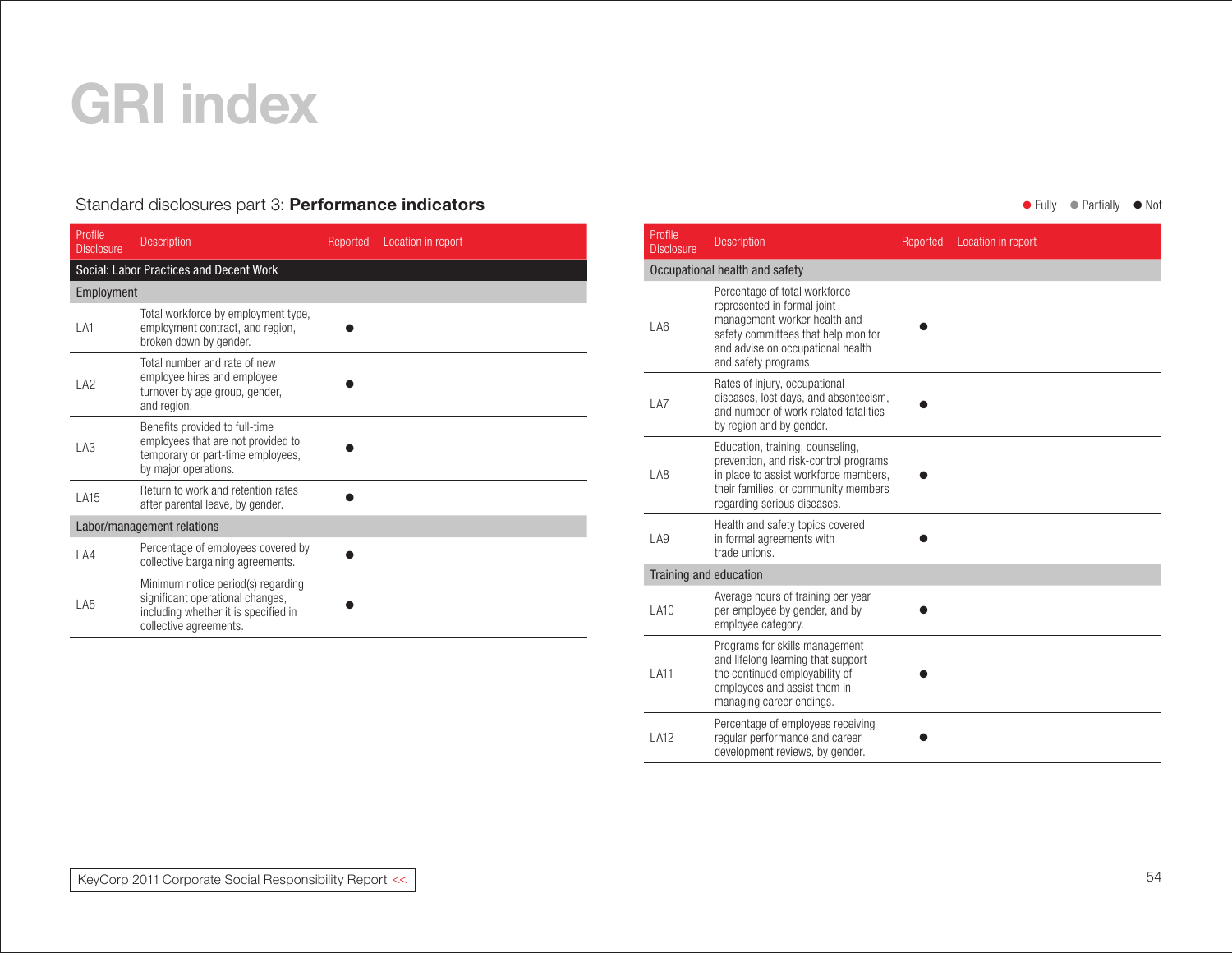#### Standard disclosures part 3: **Performance indicators** and **Exercise 2018** and **Containers** and **Containers** and **Containers** and **Containers** and **Containers** and **Containers** and **Containers** and **Containers** and **Contain**

| Profile<br><b>Disclosure</b> | <b>Description</b>                                                                                                                                                                                     | Reported | Location in report |
|------------------------------|--------------------------------------------------------------------------------------------------------------------------------------------------------------------------------------------------------|----------|--------------------|
|                              | Social: Labor Practices and Decent Work (continued)                                                                                                                                                    |          |                    |
|                              | Diversity and equal opportunity                                                                                                                                                                        |          |                    |
| LA13                         | Composition of governance bodies<br>and breakdown of employees per<br>employee category according to<br>gender, age group, minority group<br>membership, and other indicators<br>of diversity.         |          |                    |
|                              | Equal remuneration for women and men                                                                                                                                                                   |          |                    |
| LA14                         | Ratio of basic salary and<br>remuneration of women to men by<br>employee category, by significant<br>locations of operation.                                                                           |          |                    |
| Social: Human Rights         |                                                                                                                                                                                                        |          |                    |
|                              | Investment and procurement practices                                                                                                                                                                   |          |                    |
| HR <sub>1</sub>              | Percentage and total number of<br>significant investment agreements<br>and contracts that include clauses<br>incorporating human rights concerns,<br>or that have undergone human rights<br>screening. |          |                    |
| HR <sub>2</sub>              | Percentage of significant suppliers,<br>contractors and other business<br>partners that have undergone human<br>rights screening, and actions taken.                                                   |          |                    |
| HR <sub>3</sub>              | Total hours of employee training on<br>policies and procedures concerning<br>aspects of human rights that are<br>relevant to operations, including the<br>percentage of employees trained.             |          |                    |

| Profile<br><b>Disclosure</b> | <b>Description</b>                                                                                                                                                                                                                | Reported | Location in report |  |
|------------------------------|-----------------------------------------------------------------------------------------------------------------------------------------------------------------------------------------------------------------------------------|----------|--------------------|--|
| Non-discrimination           |                                                                                                                                                                                                                                   |          |                    |  |
| HR4                          | Total number of incidents of<br>discrimination and corrective<br>actions taken.                                                                                                                                                   |          |                    |  |
|                              | Freedom of association and collective bargaining                                                                                                                                                                                  |          |                    |  |
| HR <sub>5</sub>              | Operations and significant suppliers<br>identified in which the right to<br>exercise freedom of association and<br>collective bargaining may be violated<br>or at significant risk, and actions<br>taken to support these rights. |          |                    |  |
| Child labor                  |                                                                                                                                                                                                                                   |          |                    |  |
| HR <sub>6</sub>              | Operations and significant suppliers<br>identified as having significant risk for<br>incidents of child labor, and measures<br>taken to contribute to the effective<br>abolition of child labor.                                  |          |                    |  |
|                              | Prevention of forced and compulsory labor                                                                                                                                                                                         |          |                    |  |
| HR7                          | Operations and significant suppliers<br>identified as having significant risk<br>for incidents of forced or compulsory<br>labor, and measures to contribute to<br>the elimination of all forms of forced<br>or compulsory labor.  |          |                    |  |
| <b>Security practices</b>    |                                                                                                                                                                                                                                   |          |                    |  |
| HR <sub>8</sub>              | Percentage of security personnel<br>trained in the organization's policies<br>or procedures concerning aspects<br>of human rights that are relevant<br>to operations.                                                             |          |                    |  |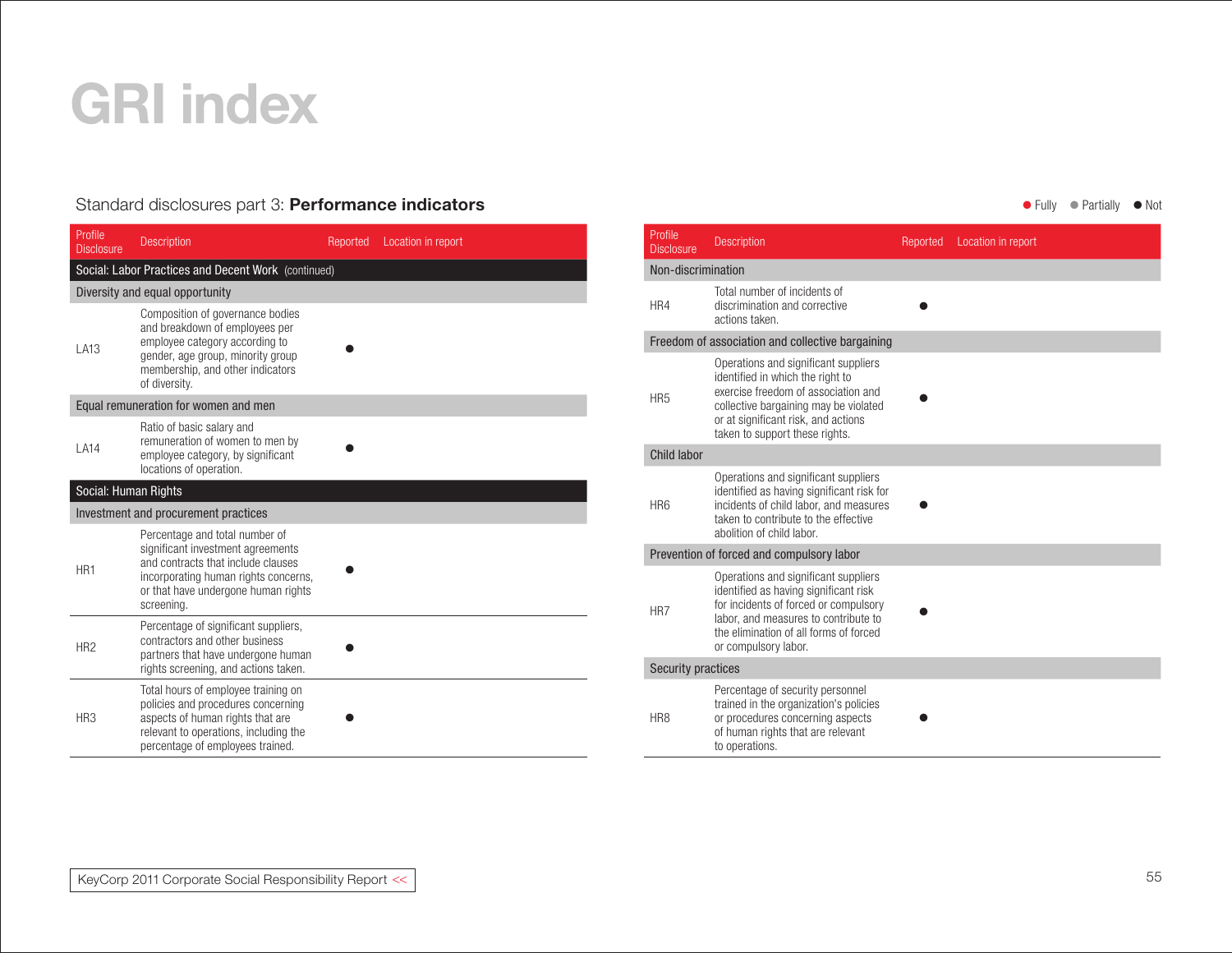#### Standard disclosures part 3: **Performance indicators** and **Exercise 2018** and **Containers** and **Containers** and **Containers** and **Containers** and **Containers** and **Containers** and **Containers** and **Containers** and **Contain**

| Profile<br><b>Disclosure</b> | <b>Description</b>                                                                                                                                                                      | Reported | Location in report |
|------------------------------|-----------------------------------------------------------------------------------------------------------------------------------------------------------------------------------------|----------|--------------------|
|                              | Social: Human Rights (continued)                                                                                                                                                        |          |                    |
| Indigenous rights            |                                                                                                                                                                                         |          |                    |
| HR <sub>9</sub>              | Total number of incidents of violations<br>involving rights of indigenous people<br>and actions taken.                                                                                  |          |                    |
| Assessment                   |                                                                                                                                                                                         |          |                    |
| <b>HR10</b>                  | Percentage and total number of<br>operations that have been subject<br>to human rights reviews and/or<br>impact assessments.                                                            |          |                    |
| Remediation                  |                                                                                                                                                                                         |          |                    |
| <b>HR11</b>                  | "Number of grievances related to<br>human rights filed, addressed and<br>resolved through formal grievance                                                                              |          |                    |
| Social: Society              |                                                                                                                                                                                         |          |                    |
| Local communities            |                                                                                                                                                                                         |          |                    |
| S <sub>01</sub><br>(FSSS)    | Nature, scope, and effectiveness<br>of any programs and practices that<br>assess and manage the impacts of<br>operations on communities, including<br>entering, operating, and exiting. |          | Page 16, 17        |
| S <sub>09</sub>              | Operations with significant potential<br>or actual negative impacts on<br>local communities.                                                                                            |          |                    |
| S <sub>0</sub> 10            | Prevention and mitigation measures<br>implemented in operations with<br>significant potential or actual negative<br>impacts on local communities.                                       |          |                    |

| Profile<br><b>Disclosure</b> | <b>Description</b>                                                                                                                    | Reported | Location in report |  |  |
|------------------------------|---------------------------------------------------------------------------------------------------------------------------------------|----------|--------------------|--|--|
| Corruption                   |                                                                                                                                       |          |                    |  |  |
| SO2                          | Percentage and total number<br>of business units analyzed for<br>risks related to corruption.                                         |          | Page 24            |  |  |
| SO3                          | Percentage of employees trained<br>in organization's anti-corruption<br>policies and procedures.                                      |          | Page 24            |  |  |
| S04                          | Actions taken in response<br>to incidents of corruption.                                                                              |          |                    |  |  |
| <b>Public policy</b>         |                                                                                                                                       |          |                    |  |  |
| S05                          | Public policy positions and<br>participation in public policy<br>development and lobbying.                                            |          | Page 23            |  |  |
| S06                          | Total value of financial and in-kind<br>contributions to political parties,<br>politicians, and related institutions<br>by country.   |          |                    |  |  |
| Anti-competitive behavior    |                                                                                                                                       |          |                    |  |  |
| S07                          | Total number of legal actions<br>for anti-competitive behavior,<br>anti-trust, and monopoly practices<br>and their outcomes.          |          |                    |  |  |
| Compliance                   |                                                                                                                                       |          |                    |  |  |
| S08                          | Monetary value of significant fines<br>and total number of non-monetary<br>sanctions for non-compliance with<br>laws and regulations. |          |                    |  |  |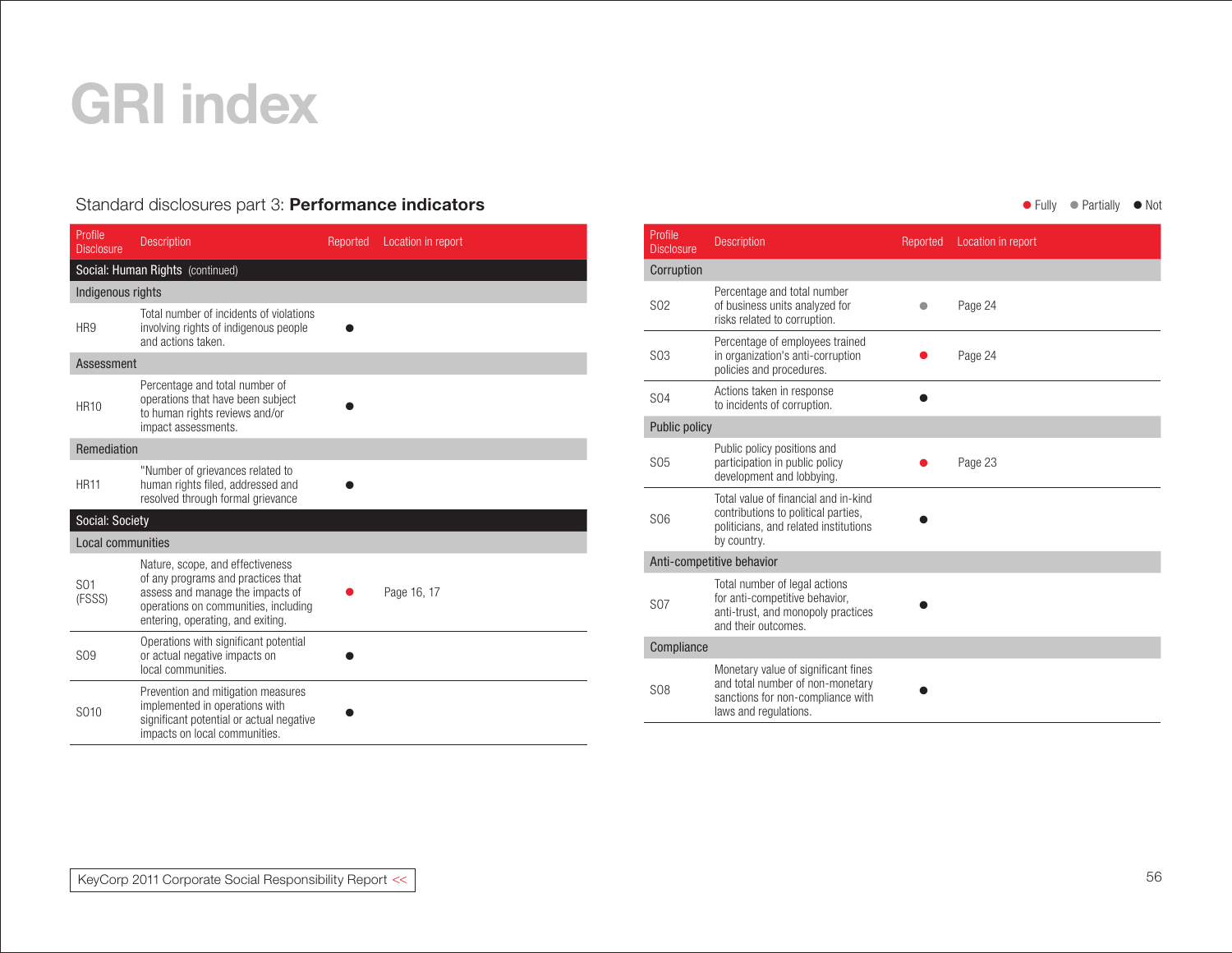#### Standard disclosures part 3: Performance indicators

| Profile<br><b>Disclosure</b>          | <b>Description</b>                                                                                                                                                                                                       | Reported | Location in report |  |  |  |
|---------------------------------------|--------------------------------------------------------------------------------------------------------------------------------------------------------------------------------------------------------------------------|----------|--------------------|--|--|--|
| <b>Social: Product Responsibility</b> |                                                                                                                                                                                                                          |          |                    |  |  |  |
| <b>Customer health and safety</b>     |                                                                                                                                                                                                                          |          |                    |  |  |  |
| PR <sub>1</sub>                       | Life cycle stages in which health<br>and safety impacts of products<br>and services are assessed for<br>improvement, and percentage<br>of significant products and<br>services categories subject to<br>such procedures. |          |                    |  |  |  |
| PR <sub>2</sub>                       | Total number of incidents of<br>non-compliance with regulations and<br>voluntary codes concerning health<br>and safety impacts of products and<br>services during their life cycle,<br>by type of outcomes.              |          |                    |  |  |  |
|                                       | Product and service labelling                                                                                                                                                                                            |          |                    |  |  |  |
| PR <sub>3</sub>                       | Type of product and service<br>information required by procedures,<br>and percentage of significant<br>products and services subject to such<br>information requirements.                                                |          |                    |  |  |  |
| PR4                                   | Total number of incidents of non-<br>compliance with regulations and<br>voluntary codes concerning product<br>and service information and labeling,<br>by type of outcomes.                                              |          |                    |  |  |  |
| PR <sub>5</sub>                       | Practices related to customer<br>satisfaction, including results<br>of surveys measuring customer<br>satisfaction.                                                                                                       |          |                    |  |  |  |
| <b>FS16</b>                           | Initiatives to enhance financial literacy<br>by type of beneficiary.                                                                                                                                                     |          | Page 16, 17        |  |  |  |

| Fully | Partially | Not |
|-------|-----------|-----|
|       |           |     |

| Profile<br><b>Disclosure</b>    | <b>Description</b>                                                                                                                                                                                          | Reported | Location in report |  |  |
|---------------------------------|-------------------------------------------------------------------------------------------------------------------------------------------------------------------------------------------------------------|----------|--------------------|--|--|
| <b>Marketing communications</b> |                                                                                                                                                                                                             |          |                    |  |  |
| PR <sub>6</sub>                 | Programs for adherence to laws,<br>standards, and voluntary codes<br>related to marketing communications,<br>including advertising, promotion,<br>and sponsorship.                                          |          |                    |  |  |
| PR <sub>7</sub>                 | Total number of incidents of<br>non-compliance with regulations<br>and voluntary codes concerning<br>marketing communications,<br>including advertising, promotion, and<br>sponsorship by type of outcomes. |          |                    |  |  |
| <b>Customer privacy</b>         |                                                                                                                                                                                                             |          |                    |  |  |
| PR <sub>8</sub>                 | Total number of substantiated<br>complaints regarding breaches<br>of customer privacy and losses of<br>customer data.                                                                                       |          |                    |  |  |
| Compliance                      |                                                                                                                                                                                                             |          |                    |  |  |
| PR <sub>9</sub>                 | Monetary value of significant fines<br>for non-compliance with laws and<br>regulations concerning the provision<br>and use of products and services.                                                        |          |                    |  |  |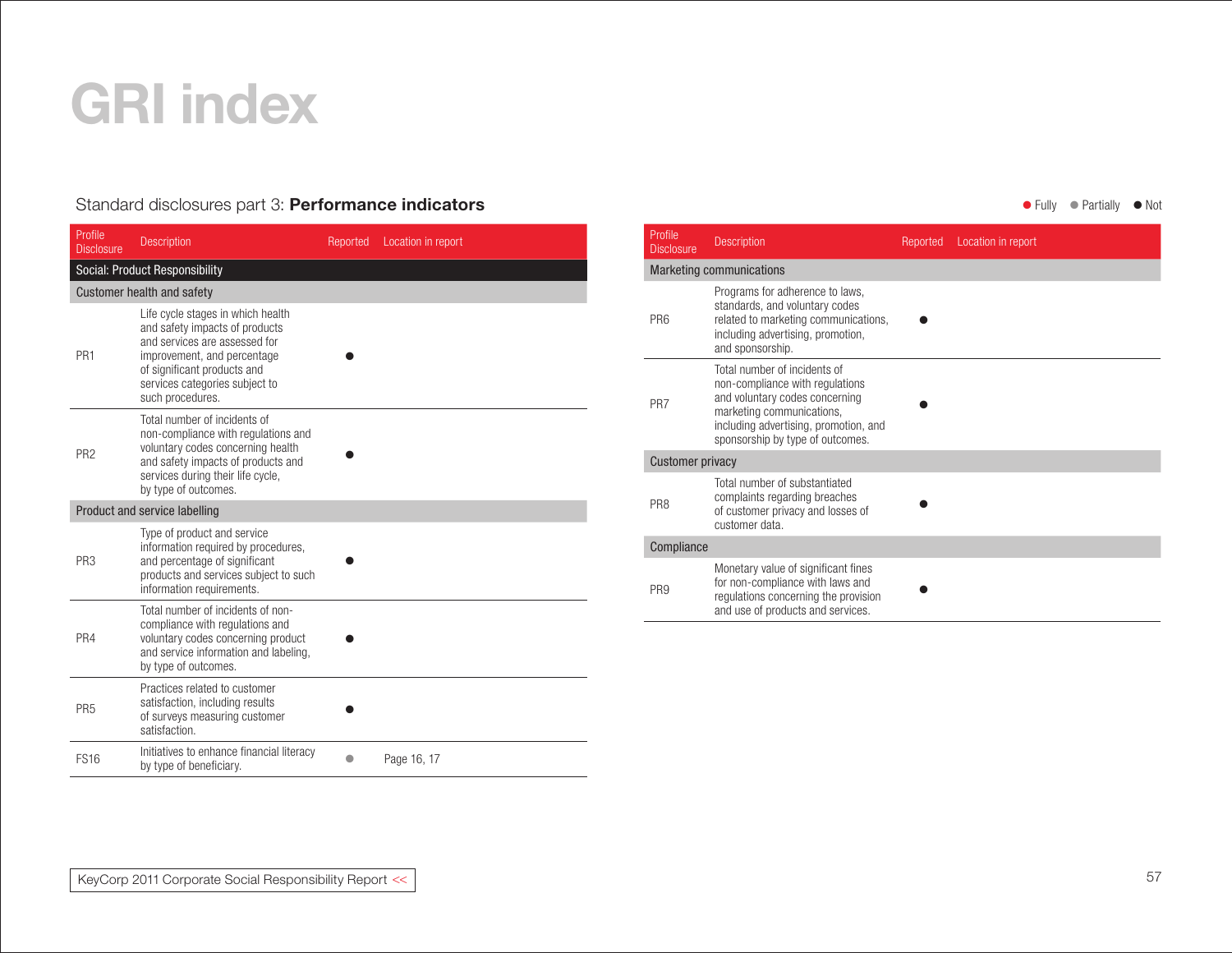# about this report

KeyCorp 2011 Corporate Social Responsibility Report <<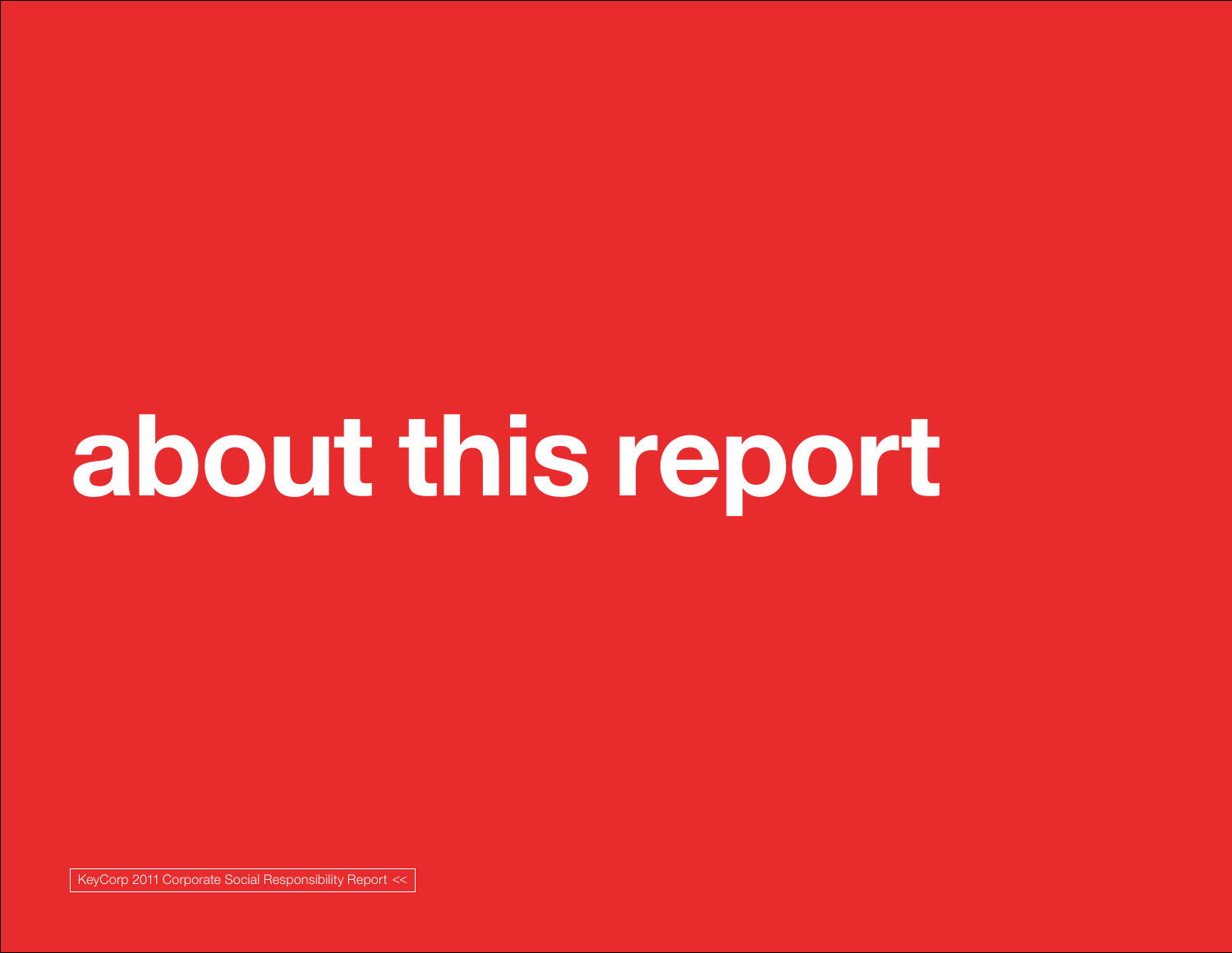### about this report

This is our first Corporate Social Responsibility Report against the Global Reporting Initiative (GRI) framework, which we have applied at Level C. GRI is a valuable international reporting standard, and we expect to expand our reporting against its guidelines in the coming years.

Content for this report was defined by Key's Environment and Social Governance Council, led by Chris Gorman, President of Key Corporate Bank. We identified the environmental and social risks, issues, and opportunities that are important or material to our business by engaging our closest stakeholders, including our shareholders, employees, clients and corporate peers, Board of Directors, and executive leadership. Their input informed the goals and priorities detailed here.

We believe that this report accurately represents our response to the expectations, issues, and interests these stakeholders identified. Their views and concerns are the core of Key's sustainability strategy.

We expect that the stakeholders cited above, as well as many others including governmental agencies, regulators, suppliers, and nonprofits, will use this report and play important roles in helping us set and achieve our future goals.

This report covers the period from January 1, 2011 to December 31, 2011. Our last CSR report was issued in September of 2011; going forward, we anticipate reporting annually in the second quarter of each year, reflecting results from the previous calendar/fiscal year.

Follow our progress on Twitter at twitter.com/KeyBank\_Thrive, and on our Facebook page at facebook.com/KeyBankCommunity

Shareholders may submit proposals to be considered for inclusion in KeyCorp's annual proxy statement in accordance with the provisions of Rule 14a-8 of the Securities Exchange Act of 1934, as amended.

KeyCorp provides a means for shareholders to submit proposals for consideration outside of Rule 14a-8 as long as the Secretary of KeyCorp receives those proposals no fewer than 60 and no more than 90 days before the annual meeting. Shareholders are required, among other things, to submit the text of the proposal and a brief written statement of the reasons why the shareholder favors it.

Anyone who wishes to share comments and views about KeyCorp with the Board may mail a statement to KeyCorp at its corporate headquarters in Cleveland, Ohio. Correspondence should be sent to the Lead Director, KeyCorp Board of Directors, care of the Secretary of KeyCorp, and marked "Confidential."

#### KeyCorp

127 Public Square Cleveland, OH 44114 216-689-3000 TDD/TTY: 1-800-539-8336 general@keybank.com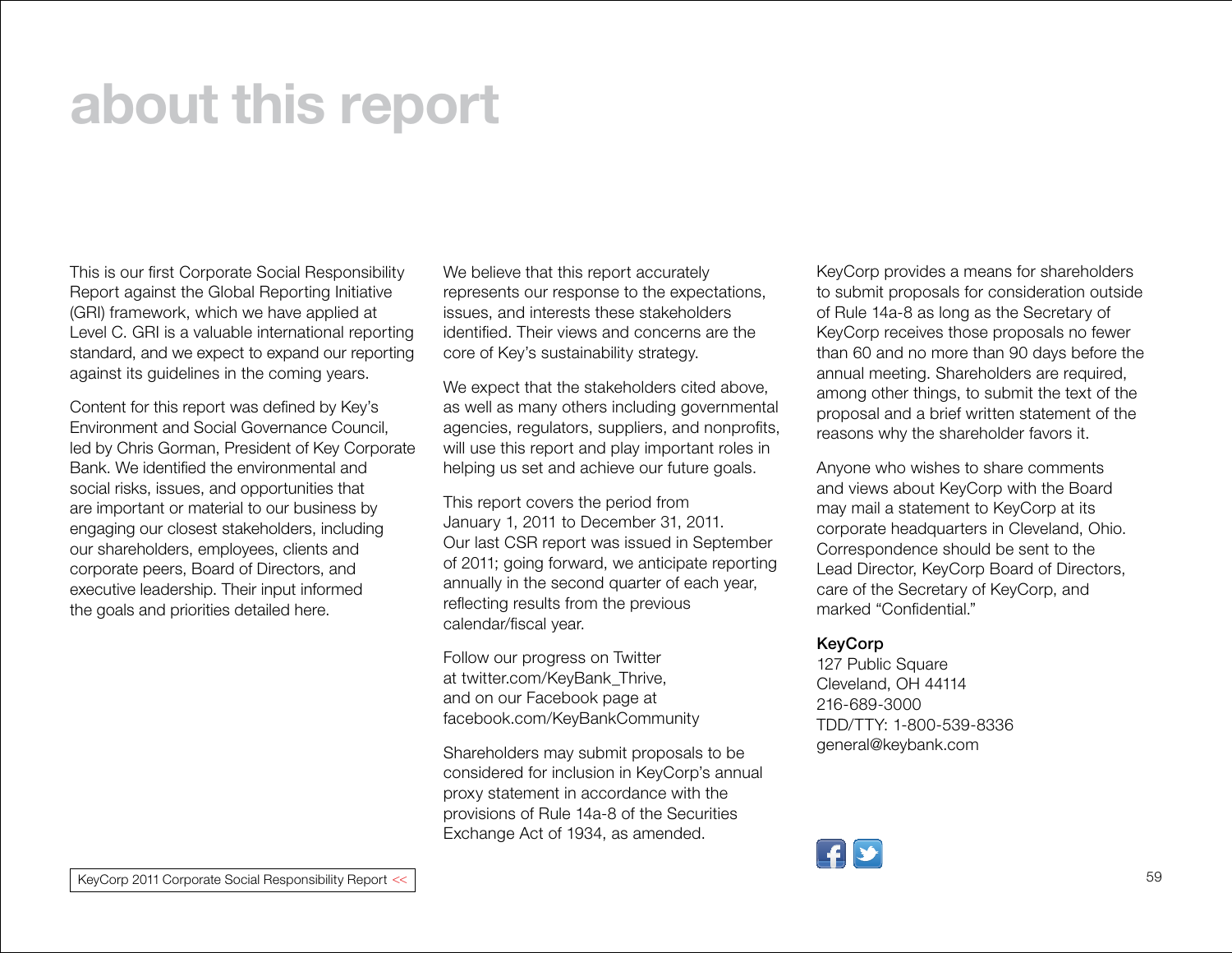KeyCorp headquarters at 127 Public Square in Cleveland, Ohio.

m. m **MAG** 

m

÷

in t 198

 $\mathbf{z}$ 

**SP** 

**State** 

**MARK AND AND AND AND AND AND A MAN BRITAIN** 

> **Part**

> > ٠

**PARTIES Part** 

41

æ and i a F  $\overline{\phantom{a}}$  $\overline{1}$ a P  $\blacksquare$ 

ь

333

state.